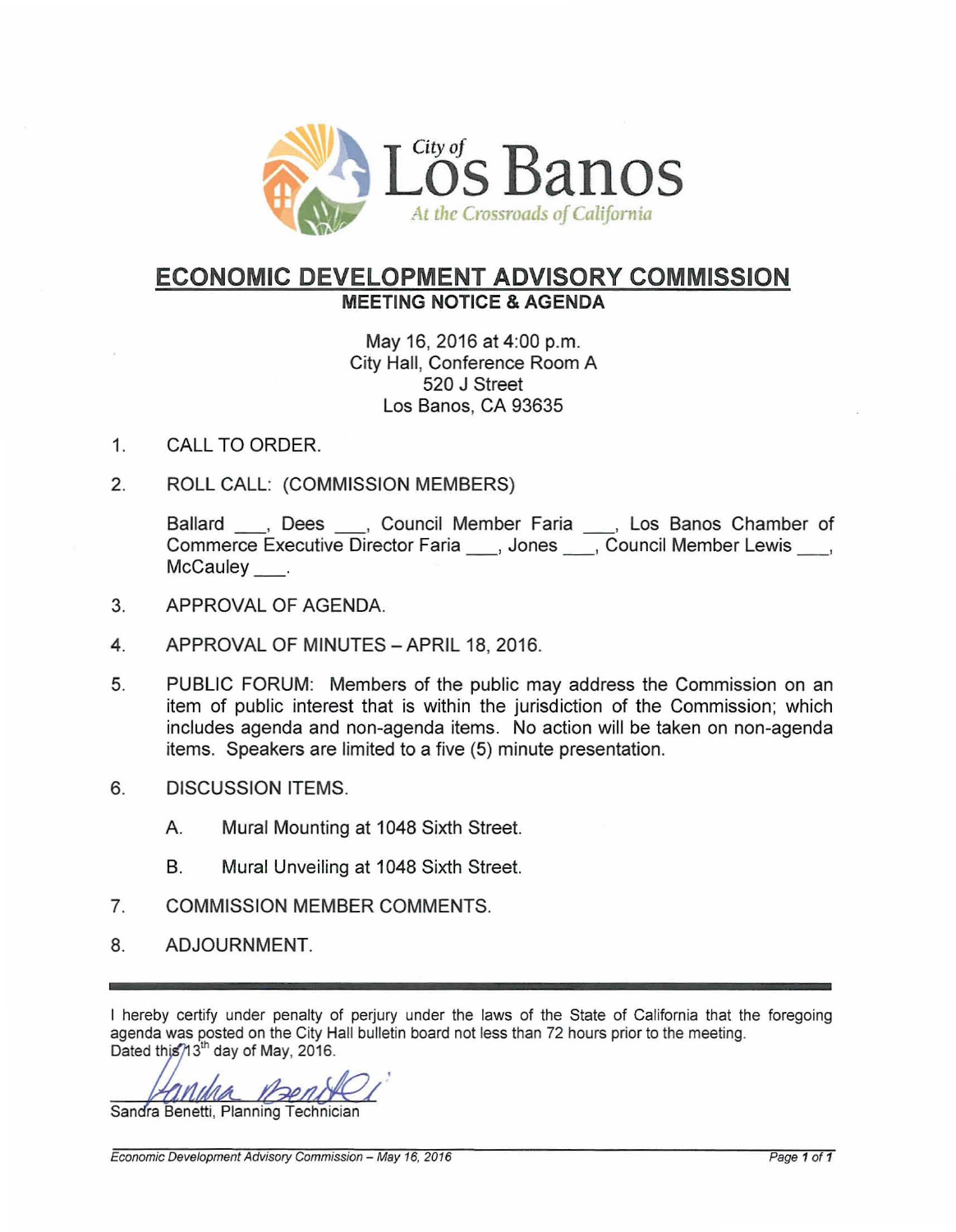#### CITY OF LOS BANOS ECONOMIC DEVELOPMENT ADVISORY COMMISSION MINUTES REGULAR MEETING - APRIL 18, 2016

ACTION MINUTES - These minutes are prepared to depict action taken for agenda items presented to the Economic Development Advisory Commission.

CALL TO ORDER: Senior Planner Elms called the Economic Development Advisory Commission Meeting to order at the hour of 4:10 p.m.

ROLL CALL - MEMBERS OF THE ECONOMIC DEVELOPMENT ADVISORY COMMISSION PRESENT: Kathy Ballard; David Dees; Bertha Faria, Chamber of Commerce; Tom Faria, City Council (arrived at 4:11 p.m.); Brett Jones. ABSENT: Deborah Lewis, City Council; Ann McCauley.

CONSIDERATION OF APPROVAL OF AGENDA: Motion by Ballard, seconded by Dees to approve the agenda as submitted. The motion carried by the affirmative action of all Commission Members present; T. Faria (arrived at 4:11 p.m.), Lewis, and McCauley absent.

CONSIDERATION OF APPROVAL OF MINUTES - FEBRUARY 24, 2016: Motion by Ballard, seconded by Dees to approve the agenda as submitted. The motion carried by the affirmative action of all Commission Members present; T. Faria (arrived at 4:11 p.m.), Lewis, and McCauley absent.

PUBLIC FORUM: MEMBERS OF THE PUBLIC MAY ADDRESS THE COMMISSION ON ANY ITEM OF PUBLIC INTEREST THAT IS WITHIN THE JURISDICTION OF THE COMMISSION; INCLUDES AGENDA AND NON-AGENDA ITEMS. NO ACTION WILL BE TAKEN ON NON-AGENDA ITEMS. SPEAKERS ARE LIMITED TO A FIVE (5) MINUTE PRESENTATION. Senior Planner Elms opened the public forum. No one came forward to speak and the public forum was closed.

CONSIDERATION OF RECOMMENDATION OF APPROVAL OF CONTRACT BETWEEN THE CITY OF LOS BANOS AND MURAL ARTIST ANNE WHITEHURST FOR THE DESIGN AND FACILITATION OF THE PRODUCTION OF FIVE (5) MURAL PANELS, EQUALING 8'X8' FOR MURAL ONE AND 8'X12' FOR MURAL TWO, FOR A BASE PRICE OF \$1,090.00 PER PANEL, TOTALING \$5,450.00 FOR THE COMPLETE 8'X20' MURAL AND FOR THE PURCHASE OF ONE (1) UNIQUE ORIGINAL PRINT AT 12" X 12", FOR \$310.00.

Council Member Faria arrived at 4:11 p.m.

Senior Planner Elms presented the report.

Commissioner Jones suggested the addition of contract commencement and expiration dates and spoke of his concern that the artist can use the images in any capacity that she chooses.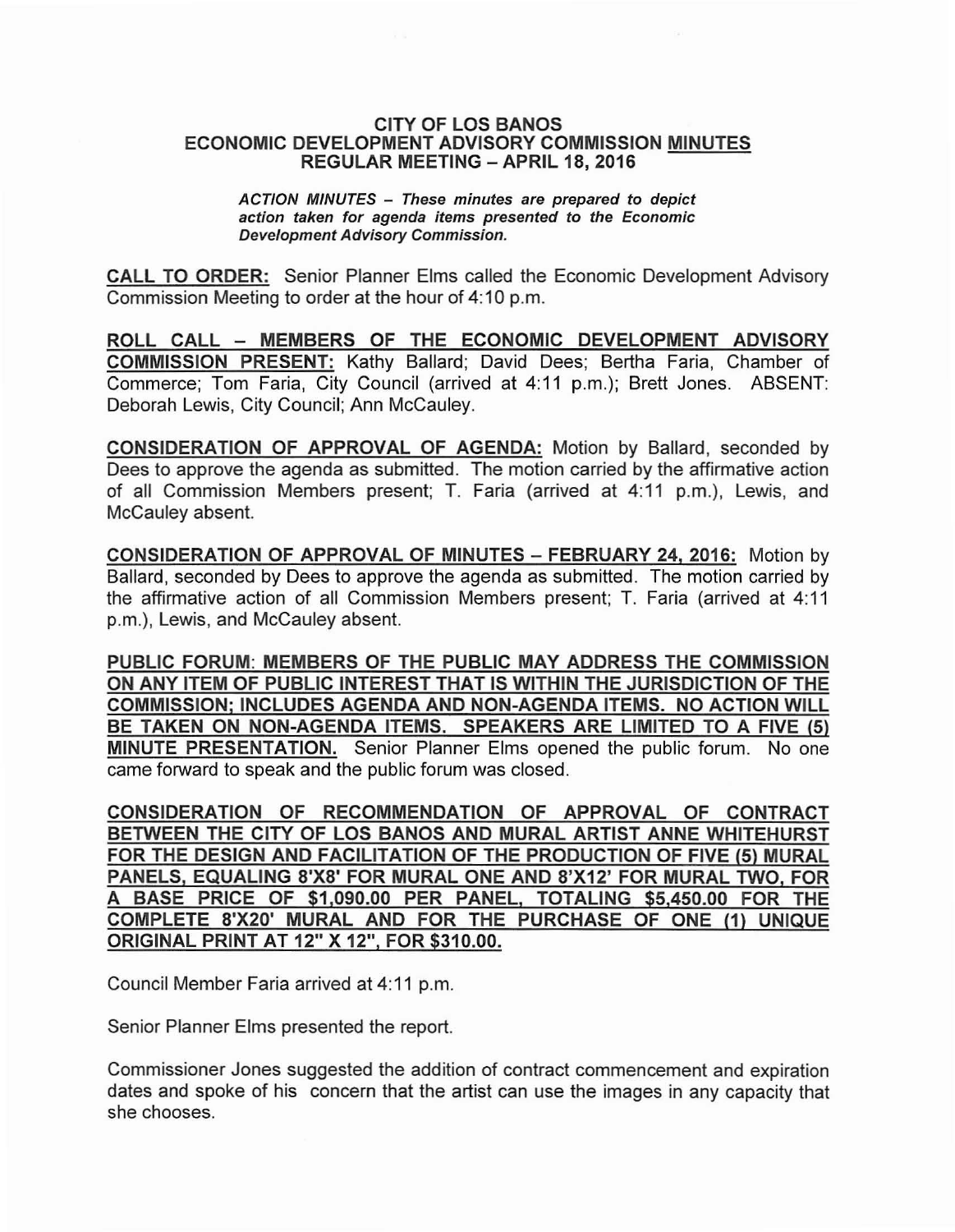Senior Planner Elms stated that staff could have the artist add a clause that the artist shall notify the City if the images are used.

Commissioner Ballard spoke of her concern about the mural panels when mounting to the building.

Motion by Dees, seconded by Ballard to Recommend Approval of Contract between the City of Los Banos and Mural Artist Anne Whitehurst for the Design and Facilitation of the Production of Five (5) Mural Panels, Equaling 8'x8' for Mural One and 8'x12' for Mural Two, for a Base Price of \$1,090.00 Per Panel, Totaling \$5,450.00 for the Complete 8'x20' Mural and for the Purchase of One (1) Unique Original Print at 12" X 12", for \$310.00. The motion carried by the affirmative action of all Commission Members present; Lewis and McCauley absent.

## **CONSIDERATION OF RECOMMENDATION OF APPROVAL OF CONTRACT BETWEEN THE CITY OF LOS BANOS AND CGI COMMUNICATIONS, INC. FOR A COMMUNITY VIDEO PROGRAM.**

Senior Planner Elms presented the report.

Commissioner Jones inquired if anyone has done a survey to see what type of businesses would thrive here.

Senior Planner Elms responded that a leakage chart shows where Los Banos is leaking sales tax dollars and what areas we are deficient in.

Commissioner Jones suggested the addition of hotels in the video tour to promote lodging.

Senior Planner Elms suggested foregoing the Mayor's Welcome and use the narrator for the entire video tour.

Commissioner Dees spoke of his concern that the City isn't paying for this service and the legality and liability associated with it.

Senior Planner Elms responded that the City would be utilizing a free resource for economic development.

Commissioner Jones suggested that the video highlight fishing as well.

Motion by B. Faria, seconded by Jones to Recommend Approval of Contract between the City of Los Banos and CGI Communications, Inc. for a Community Video Program with the addition of commencement and expiration dates. The motion carried by the affirmative action of all Commission Members present; Lewis and McCauley absent.

### **ECONOMIC DEVELOPMENT ADVISORY COMMISSION MEMBER COMMENTS.**